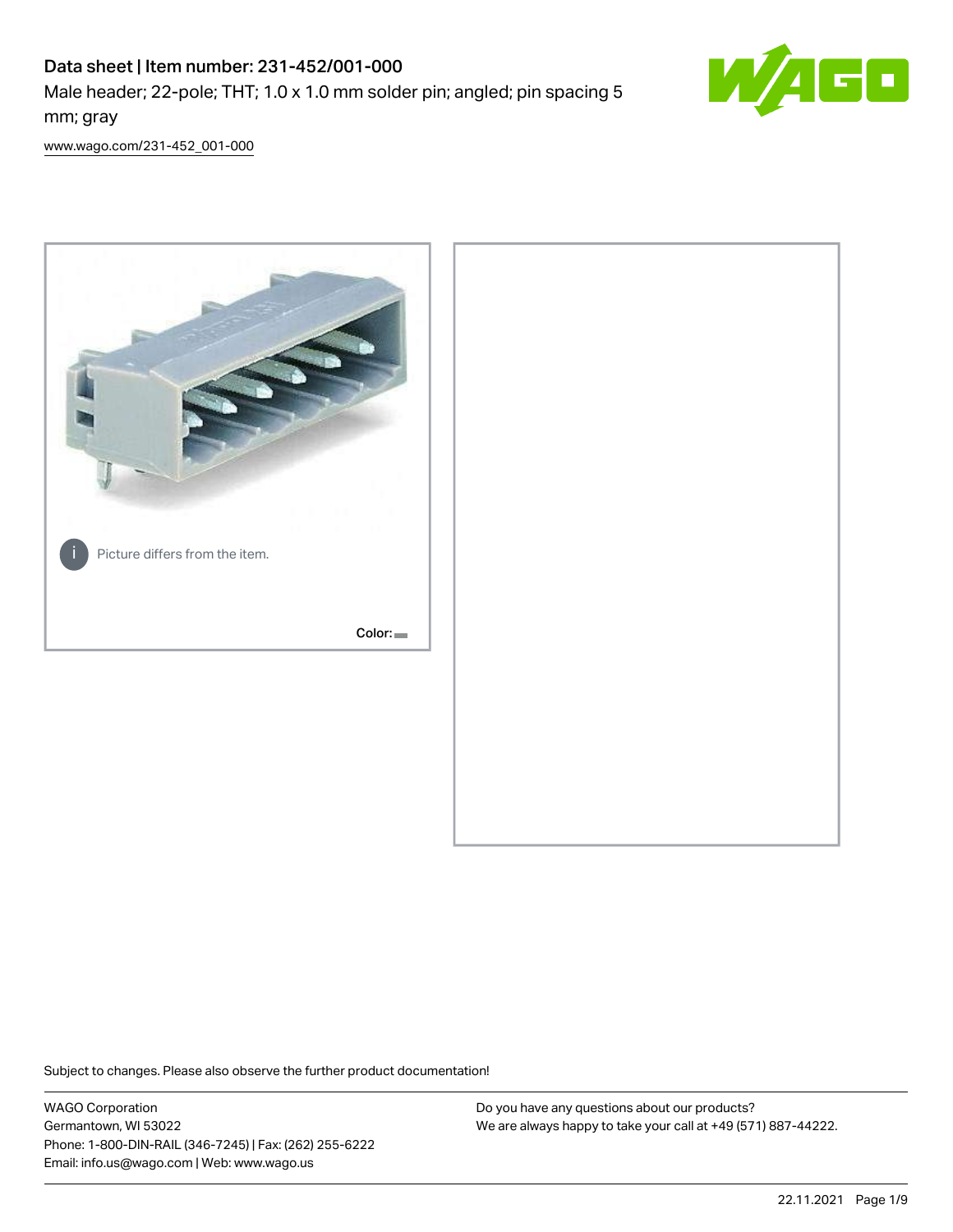



```
L = (pole no. -1) x pin spacing +8.2 mm
```
 $L_1 = L + 5$  mm

```
L_2 = L_1 + 7.4 mm
```
#### Item description

- Horizontal or vertical PCB mounting via straight or angled solder pins  $\blacksquare$
- $\blacksquare$ Pin cross-section: 1 x 1 mm
- $\blacksquare$ With coding fingers

Subject to changes. Please also observe the further product documentation! Data

WAGO Corporation Germantown, WI 53022 Phone: 1-800-DIN-RAIL (346-7245) | Fax: (262) 255-6222 Email: info.us@wago.com | Web: www.wago.us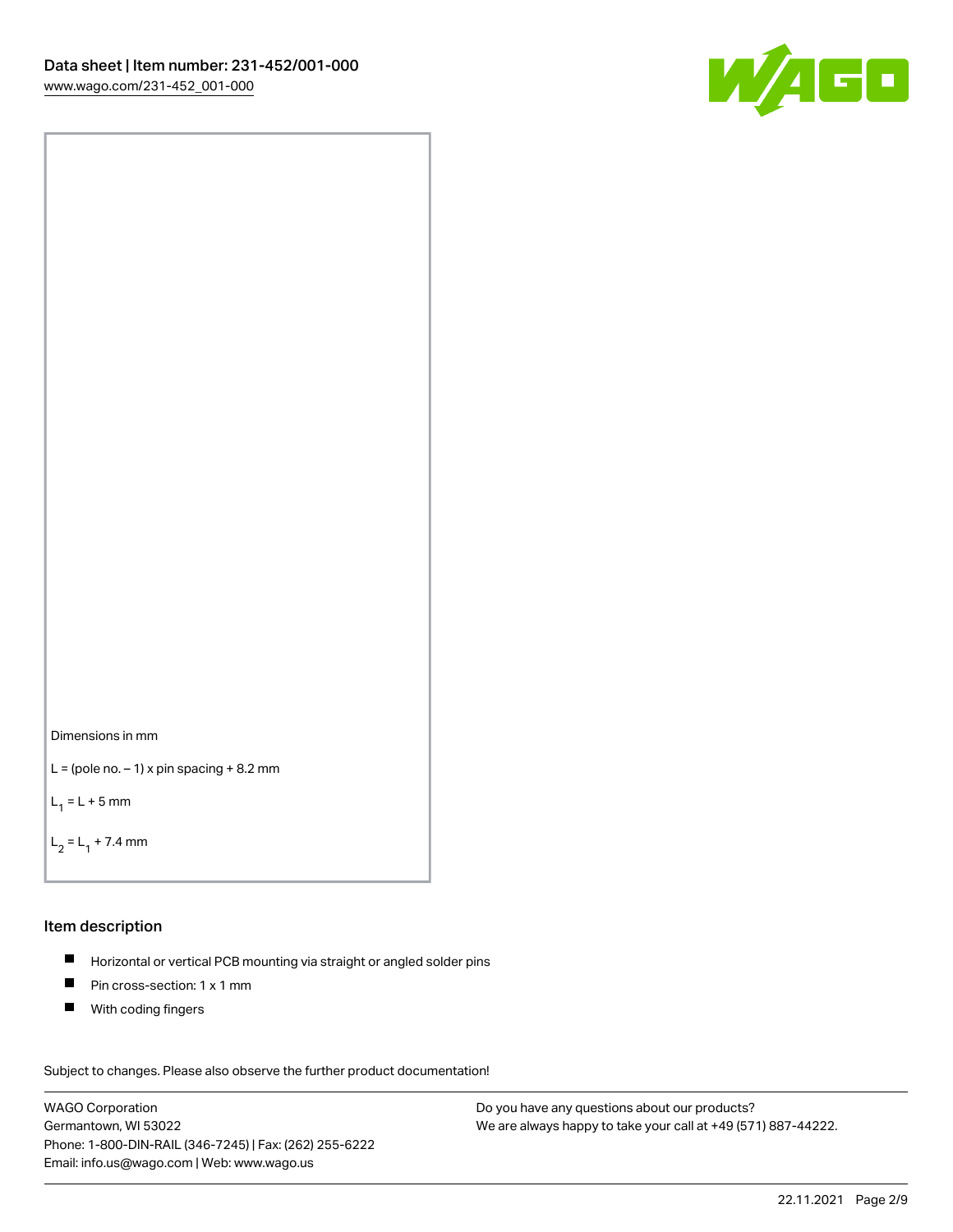

### Data Notes

| Safety information 1 | The <i>MCS – MULTI CONNECTION SYSTEM</i> includes connectors<br>without breaking capacity in accordance with DIN EN 61984. When<br>used as intended, these connectors must not be connected<br>/disconnected when live or under load. The circuit design should<br>ensure header pins, which can be touched, are not live when<br>unmated. |
|----------------------|--------------------------------------------------------------------------------------------------------------------------------------------------------------------------------------------------------------------------------------------------------------------------------------------------------------------------------------------|
| Variants:            | Other pole numbers<br>3.8 mm pin projection for male headers with straight solder pins<br>Gold-plated or partially gold-plated contact surfaces<br>Other versions (or variants) can be requested from WAGO Sales or<br>configured at https://configurator.wago.com/                                                                        |

## Electrical data

## IEC Approvals

| Ratings per                 | IEC/EN 60664-1                                                        |
|-----------------------------|-----------------------------------------------------------------------|
| Rated voltage (III / 3)     | 320 V                                                                 |
| Rated surge voltage (III/3) | 4 <sub>k</sub> V                                                      |
| Rated voltage (III/2)       | 320 V                                                                 |
| Rated surge voltage (III/2) | 4 <sub>kV</sub>                                                       |
| Nominal voltage (II/2)      | 630 V                                                                 |
| Rated surge voltage (II/2)  | 4 <sub>k</sub> V                                                      |
| Rated current               | 12A                                                                   |
| Legend (ratings)            | $(III / 2)$ $\triangle$ Overvoltage category III / Pollution degree 2 |

## UL Approvals

| Approvals per                  | UL 1059 |
|--------------------------------|---------|
| Rated voltage UL (Use Group B) | 300 V   |
| Rated current UL (Use Group B) | 10 A    |
| Rated voltage UL (Use Group D) | 300 V   |
| Rated current UL (Use Group D) | 10 A    |

### Ratings per UL

| Rated voltage UL 1977 | 600 V |
|-----------------------|-------|
| Rated current UL 1977 |       |

| <b>WAGO Corporation</b>                                | Do you have any questions about our products?                 |
|--------------------------------------------------------|---------------------------------------------------------------|
| Germantown, WI 53022                                   | We are always happy to take your call at +49 (571) 887-44222. |
| Phone: 1-800-DIN-RAIL (346-7245)   Fax: (262) 255-6222 |                                                               |
| Email: info.us@wago.com   Web: www.wago.us             |                                                               |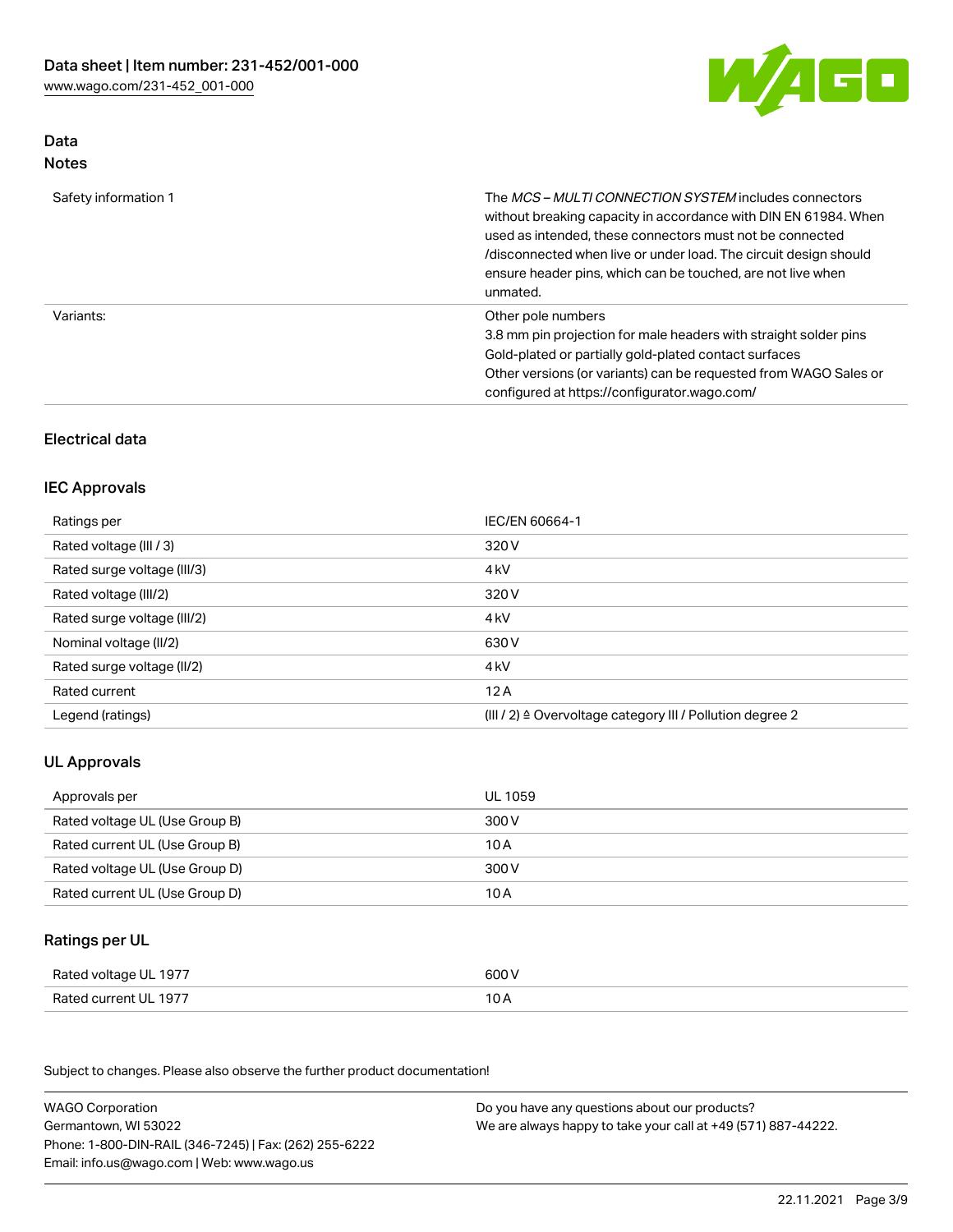

### CSA Approvals

| Approvals per                   | CSA   |
|---------------------------------|-------|
| Rated voltage CSA (Use Group B) | 300 V |
| Rated current CSA (Use Group B) | 10 A  |
| Rated voltage CSA (Use Group D) | 300 V |
| Rated current CSA (Use Group D) | 10 A  |

## Connection data

| Total number of potentials | ے |
|----------------------------|---|
| Number of connection types |   |
| Number of levels           |   |

#### Connection 1

| Number of poles |  |
|-----------------|--|
|                 |  |

## Physical data

| Pin spacing                          | 5 mm / 0.197 inch     |
|--------------------------------------|-----------------------|
| Width                                | 113.2 mm / 4.457 inch |
| Height                               | 12.2 mm / 0.48 inch   |
| Height from the surface              | 8.4 mm / 0.331 inch   |
| Depth                                | 12 mm / 0.472 inch    |
| Solder pin length                    | 3.8 <sub>mm</sub>     |
| Solder pin dimensions                | $1 \times 1$ mm       |
| Drilled hole diameter with tolerance | $1.4$ $(+0.1)$ mm     |

## Plug-in connection

| Contact type (pluggable connector) | Male connector/plug |
|------------------------------------|---------------------|
| Connector (connection type)        | for PCB             |
| Mismating protection               | No                  |
| Mating direction to the PCB        | 0°                  |
| Locking of plug-in connection      | Without             |

### PCB contact

| PCB Contact            | тнт                                      |
|------------------------|------------------------------------------|
| Solder pin arrangement | over the entire male connector (in-line) |

| <b>WAGO Corporation</b>                                | Do you have any questions about our products?                 |
|--------------------------------------------------------|---------------------------------------------------------------|
| Germantown, WI 53022                                   | We are always happy to take your call at +49 (571) 887-44222. |
| Phone: 1-800-DIN-RAIL (346-7245)   Fax: (262) 255-6222 |                                                               |
| Email: info.us@wago.com   Web: www.wago.us             |                                                               |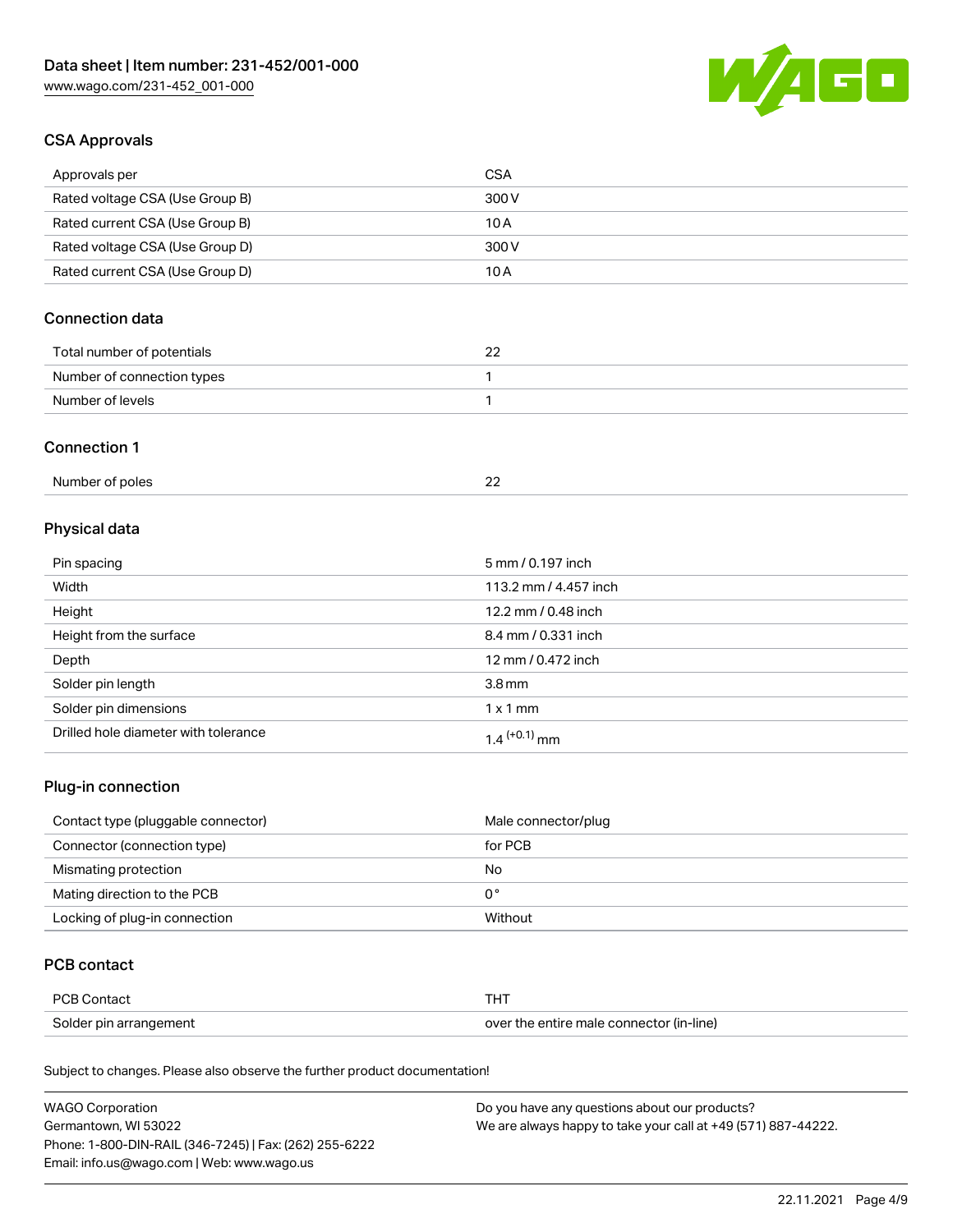

Number of solder pins per potential 1

### Material data

| Color                       | gray                                   |
|-----------------------------|----------------------------------------|
| Material group              |                                        |
| Insulation material         | Polyamide (PA66)                       |
| Flammability class per UL94 | V <sub>0</sub>                         |
| Contact material            | Electrolytic copper (E <sub>Cu</sub> ) |
| Contact plating             | tin-plated                             |
| Fire load                   | $0.119$ MJ                             |
| Weight                      | 6.8 <sub>g</sub>                       |

### Environmental requirements

Limit temperature range  $-60... +100$  °C

### Commercial data

| Product Group         | 3 (Multi Conn. System) |
|-----------------------|------------------------|
| PU (SPU)              | 50 Stück               |
| Packaging type        | box                    |
| Country of origin     | PL                     |
| <b>GTIN</b>           | 4044918866699          |
| Customs tariff number | 8536694040             |

### Approvals / Certificates

#### Country specific Approvals

| Logo | Approval                               | <b>Additional Approval Text</b> | Certificate<br>name |
|------|----------------------------------------|---------------------------------|---------------------|
|      | CВ<br><b>DEKRA Certification B.V.</b>  | IEC 61984                       | NL-39756            |
|      | <b>CSA</b><br>DEKRA Certification B.V. | C <sub>22.2</sub>               | LR 18677-<br>25     |

#### Ship Approvals

|      | <b>ABS</b> |                          | 19-  |
|------|------------|--------------------------|------|
| LOQO | Approval   | Additional Approval Text | name |
|      |            |                          |      |

| WAGO Corporation                                       | Do you have any questions about our products?                 |
|--------------------------------------------------------|---------------------------------------------------------------|
| Germantown, WI 53022                                   | We are always happy to take your call at +49 (571) 887-44222. |
| Phone: 1-800-DIN-RAIL (346-7245)   Fax: (262) 255-6222 |                                                               |
| Email: info.us@wago.com   Web: www.wago.us             |                                                               |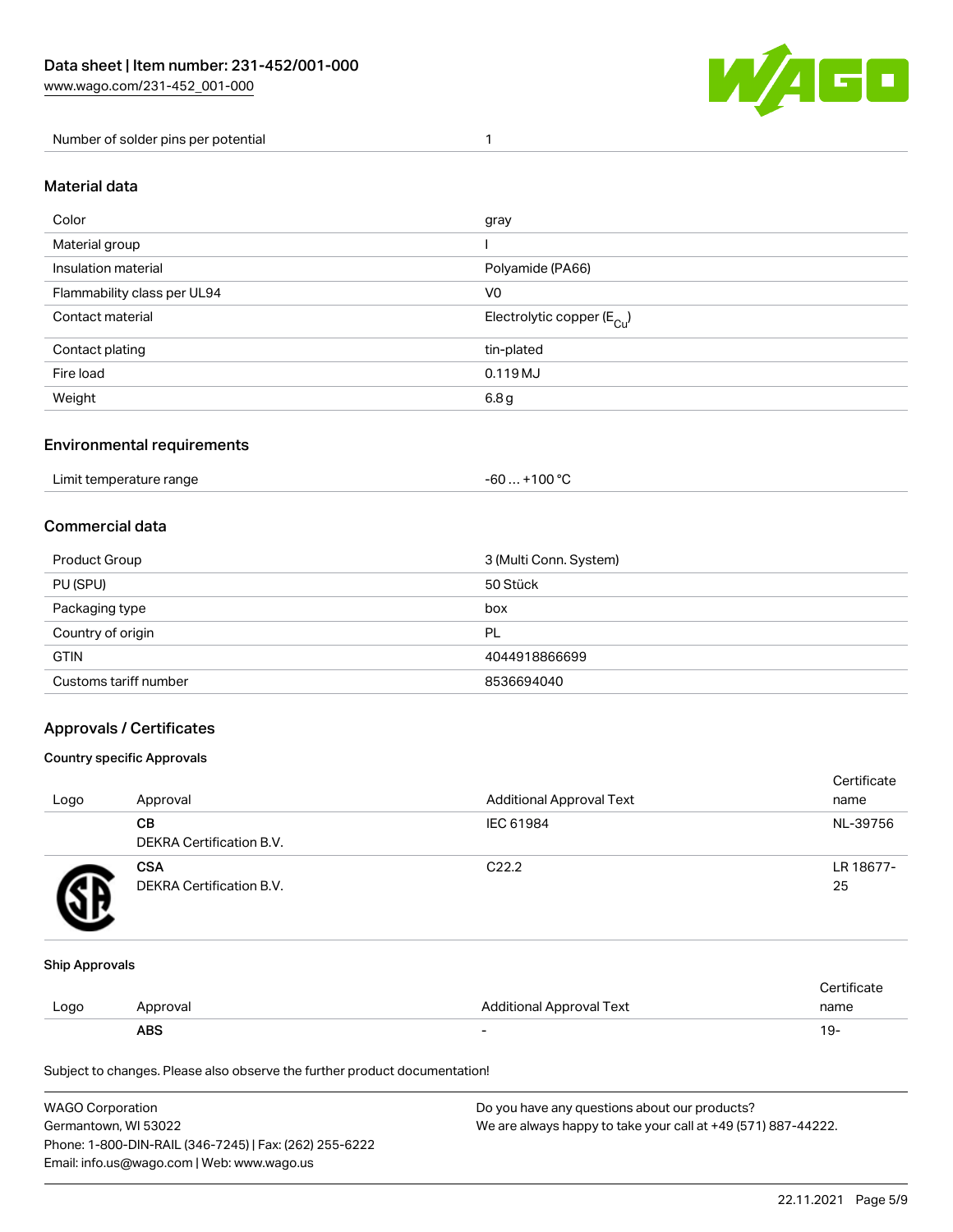

|   | American Bureau of Shipping |           | HG1869876-<br><b>PDA</b> |
|---|-----------------------------|-----------|--------------------------|
|   | BV                          | IEC 60998 | 11915/D0                 |
| v | Bureau Veritas S.A.         |           | BV                       |

| <b>ED</b>        |                                        |                          |            |
|------------------|----------------------------------------|--------------------------|------------|
|                  | BV                                     | IEC 60998                | 11915/D0   |
| 9<br>EAU<br>ITAS | Bureau Veritas S.A.                    |                          | <b>BV</b>  |
|                  | <b>DNV GL</b>                          | $\overline{\phantom{0}}$ | TAE000016Z |
|                  | Det Norske Veritas, Germanischer Lloyd |                          |            |
|                  |                                        |                          |            |

#### UL-Approvals

 $rac{BD}{\sqrt{E}}$ 

|                          |                                             |                                 | Certificate |
|--------------------------|---------------------------------------------|---------------------------------|-------------|
| Logo                     | Approval                                    | <b>Additional Approval Text</b> | name        |
| 8.                       | UL<br>Underwriters Laboratories Inc.        | <b>UL 1059</b>                  | E45172      |
| $\overline{\phantom{0}}$ | <b>UR</b><br>Underwriters Laboratories Inc. | <b>UL 1977</b>                  | E45171      |

### Counterpart

| Item no.231-122/026-000<br>Female plug; 22-pole; 12 AWG max; pin spacing 5 mm; 1 conductor per pole; gray                                              | www.wago.com/231-122/026-000             |
|--------------------------------------------------------------------------------------------------------------------------------------------------------|------------------------------------------|
| Item no.2231-122/026-000                                                                                                                               | www.wago.com/2231-122/026-               |
| Female plug; 22-pole; push-button; 12 AWG max; pin spacing 5 mm; 1-conductor per pole; gray                                                            | 000                                      |
| Item no.2231-122/031-000<br>Female plug; 22-pole; push-button; mounting flange; 12 AWG max; pin spacing 5 mm; 1-<br>conductor per pole; gray           | www.wago.com/2231-122/031-<br>000        |
| Item no.2231-122/037-000<br>Female plug; 22-pole; push-button; locking lever; 12 AWG max; pin spacing 5 mm; 1-conductor<br>per pole; gray              | www.wago.com/2231-122/037-<br>000        |
| Item no.2231-122/102-000<br>Female plug; 22-pole; push-button; with integrated end plate; 12 AWG max; pin spacing 5 mm; 1-<br>conductor per pole; gray | www.wago.com/2231-122/102-<br>000        |
| Item no.231-122/026-000/035-000<br>Female plug; 22-pole; with strain relief plate; 12 AWG max; pin spacing 5 mm; 1 conductor per<br>pole; gray         | www.wago.com/231-122/026-000<br>/035-000 |
| Item no.231-122/031-000                                                                                                                                |                                          |

| <b>WAGO Corporation</b>                                | Do you have any questions about our products?                 |
|--------------------------------------------------------|---------------------------------------------------------------|
| Germantown, WI 53022                                   | We are always happy to take your call at +49 (571) 887-44222. |
| Phone: 1-800-DIN-RAIL (346-7245)   Fax: (262) 255-6222 |                                                               |
| Email: info.us@wago.com   Web: www.wago.us             |                                                               |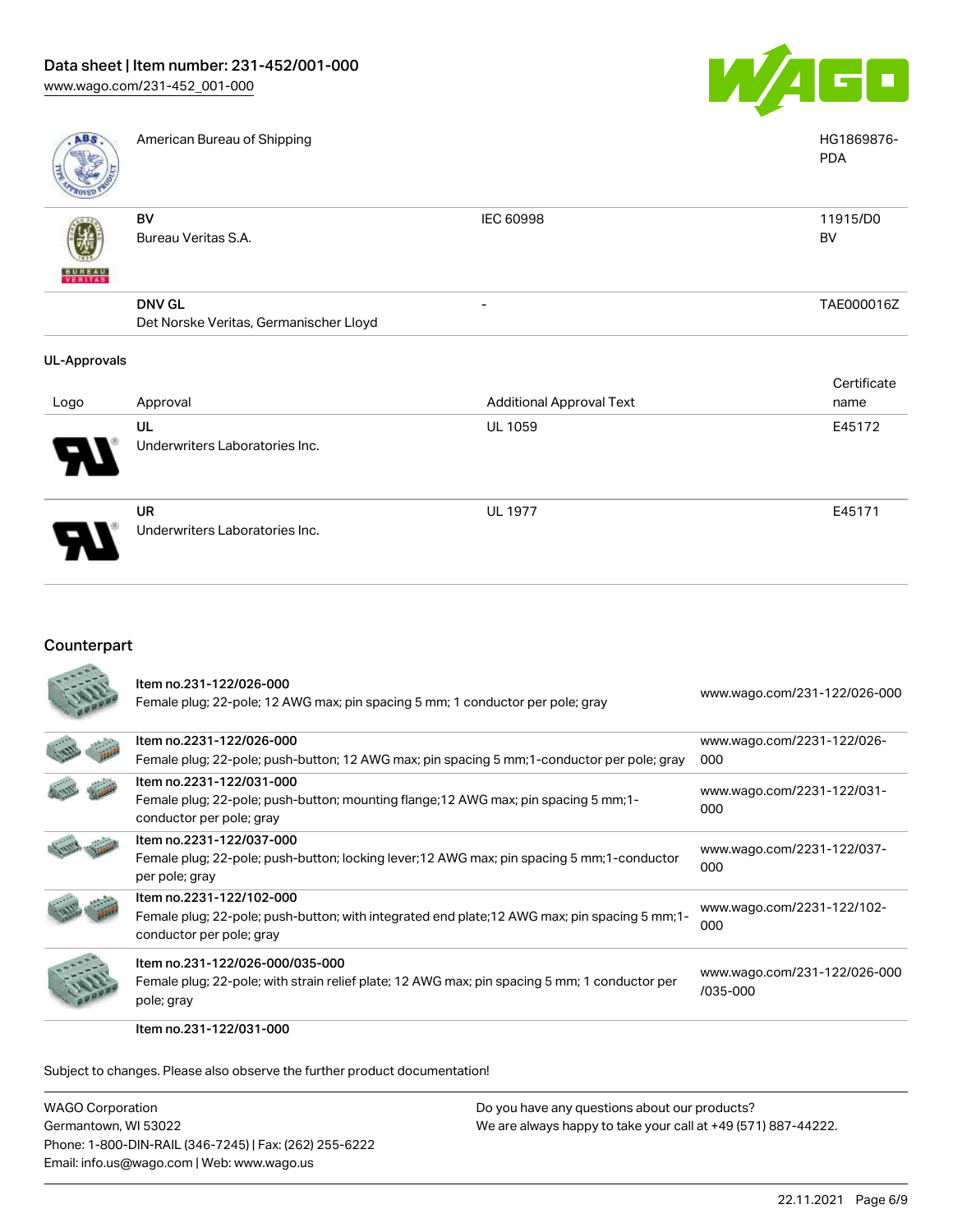[www.wago.com/231-452\\_001-000](http://www.wago.com/231-452_001-000)



Female plug; 22-pole; mounting flange; 12 AWG max; pin spacing 5 mm; 1 conductor per pole; gray [www.wago.com/231-122/031-000](https://www.wago.com/231-122/031-000) Item no.231-122/027-000 Female plug; 22-pole; mounting flange with reinforcing strip; 12 AWG max; pin spacing 5 mm; 1 conductor per pole; gray [www.wago.com/231-122/027-000](https://www.wago.com/231-122/027-000) Item no.231-122/037-000 Female plug; 22-pole; locking lever; 12 AWG max; pin spacing 5 mm; 1 conductor per pole; gray [www.wago.com/231-122/037-000](https://www.wago.com/231-122/037-000) Item no.231-122/102-000 Female plug; 22-pole; with integrated end plate; 12 AWG max; pin spacing 5 mm; 1 conductor per pole; gray [www.wago.com/231-122/102-000](https://www.wago.com/231-122/102-000) Item no.232-122/026-000 1-conductor female connector, angled; CAGE CLAMP®; 2.5 mm²; Pin spacing 5 mm; 22-pole; 2,50 mm²; gray [www.wago.com/232-122/026-000](https://www.wago.com/232-122/026-000) Item no.232-222/026-000 1-conductor female connector, angled; CAGE CLAMP®; 2.5 mm²; Pin spacing 5 mm; 22-pole; 2,50 mm²; gray [www.wago.com/232-222/026-000](https://www.wago.com/232-222/026-000)

### Optional accessories

#### Coding

|                                                                                                                                                                                                                                                                                                                                                     | Intermediate plate                                               |                      |  |
|-----------------------------------------------------------------------------------------------------------------------------------------------------------------------------------------------------------------------------------------------------------------------------------------------------------------------------------------------------|------------------------------------------------------------------|----------------------|--|
| $\begin{picture}(120,15) \put(0,0){\line(1,0){15}} \put(15,0){\line(1,0){15}} \put(15,0){\line(1,0){15}} \put(15,0){\line(1,0){15}} \put(15,0){\line(1,0){15}} \put(15,0){\line(1,0){15}} \put(15,0){\line(1,0){15}} \put(15,0){\line(1,0){15}} \put(15,0){\line(1,0){15}} \put(15,0){\line(1,0){15}} \put(15,0){\line(1,0){15}} \put(15,0){\line($ | Item no.: 231-500<br>Spacer; for formation of groups; light gray | www.wago.com/231-500 |  |
| Coding                                                                                                                                                                                                                                                                                                                                              |                                                                  |                      |  |
|                                                                                                                                                                                                                                                                                                                                                     | Item no.: 231-129<br>Coding key; snap-on type; light gray        | www.wago.com/231-129 |  |

#### Downloads Documentation

#### Additional Information

| Technical explanations                                                     | 2019 Apr 3                                    | pdf<br>2.0 MB | Download |
|----------------------------------------------------------------------------|-----------------------------------------------|---------------|----------|
|                                                                            |                                               |               |          |
| <b>CAD files</b>                                                           |                                               |               |          |
| CAE data                                                                   |                                               |               |          |
| EPLAN Data Portal 231-452/001-000                                          |                                               | <b>URL</b>    | Download |
| ZUKEN Portal 231-452/001-000                                               |                                               | <b>URL</b>    | Download |
| Subject to changes. Please also observe the further product documentation! |                                               |               |          |
| <b>MAGO Corporation</b>                                                    | Do you have any questions about our products? |               |          |

WAGO Corporation Germantown, WI 53022 Phone: 1-800-DIN-RAIL (346-7245) | Fax: (262) 255-6222 Email: info.us@wago.com | Web: www.wago.us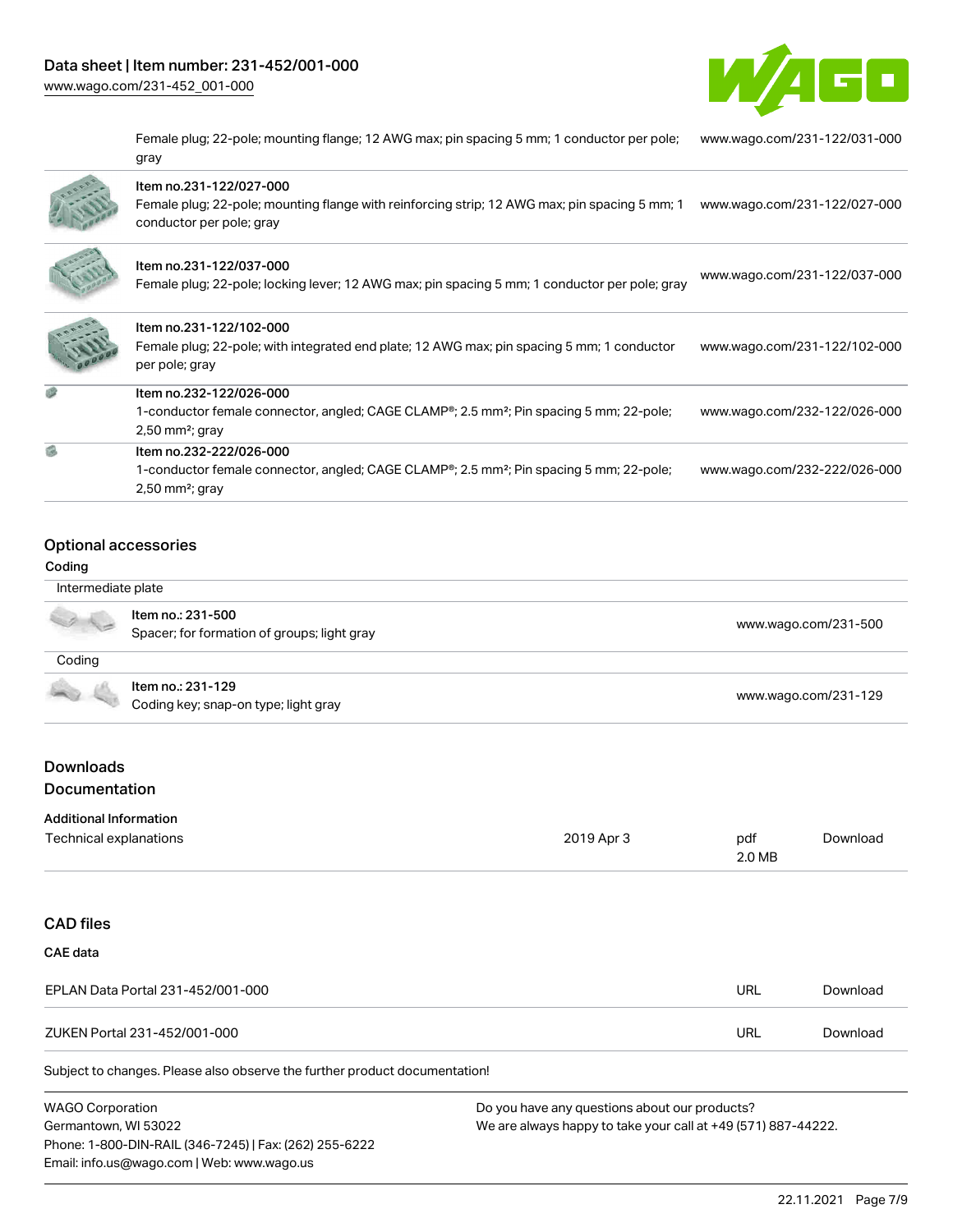## EPLAN Data Portal 231-452/001-000 URL [Download](https://www.wago.com/global/d/EPLAN_URLS_231-452_001-000)

#### PCB Design

## Symbol and Footprint 231-452/001-000 URL [Download](https://www.wago.com/global/d/UltraLibrarian_URLS_231-452_001-000)

CAx data for your PCB design, consisting of "schematic symbols and PCB footprints", allow easy integration of the WAGO component into your development environment.

#### Supported formats:

- $\blacksquare$ Accel EDA 14 & 15
- $\blacksquare$ Altium 6 to current version
- $\blacksquare$ Cadence Allegro
- $\blacksquare$ **DesignSpark**
- $\blacksquare$ Eagle Libraries
- $\blacksquare$ KiCad
- $\blacksquare$ Mentor Graphics BoardStation
- П Mentor Graphics Design Architect
- $\blacksquare$ Mentor Graphics Design Expedition 99 and 2000
- $\blacksquare$ OrCAD 9.X PCB and Capture
- $\blacksquare$ PADS PowerPCB 3, 3.5, 4.X, and 5.X
- $\blacksquare$ PADS PowerPCB and PowerLogic 3.0
- П PCAD 2000, 2001, 2002, 2004, and 2006
- $\blacksquare$ Pulsonix 8.5 or newer
- $\blacksquare$ STL
- $\blacksquare$ 3D STEP
- $\blacksquare$ TARGET 3001!
- П View Logic ViewDraw
- П Quadcept
- $\blacksquare$ Zuken CadStar 3 and 4
- П Zuken CR-5000 and CR-8000

PCB Component Libraries (EDA), PCB CAD Library Ultra Librarian

#### CAD data

2D/3D Models 231-452/001-000 URL [Download](https://www.wago.com/global/d/3D_URLS_231-452_001-000)

Subject to changes. Please also observe the further product documentation!

WAGO Corporation Germantown, WI 53022 Phone: 1-800-DIN-RAIL (346-7245) | Fax: (262) 255-6222 Email: info.us@wago.com | Web: www.wago.us